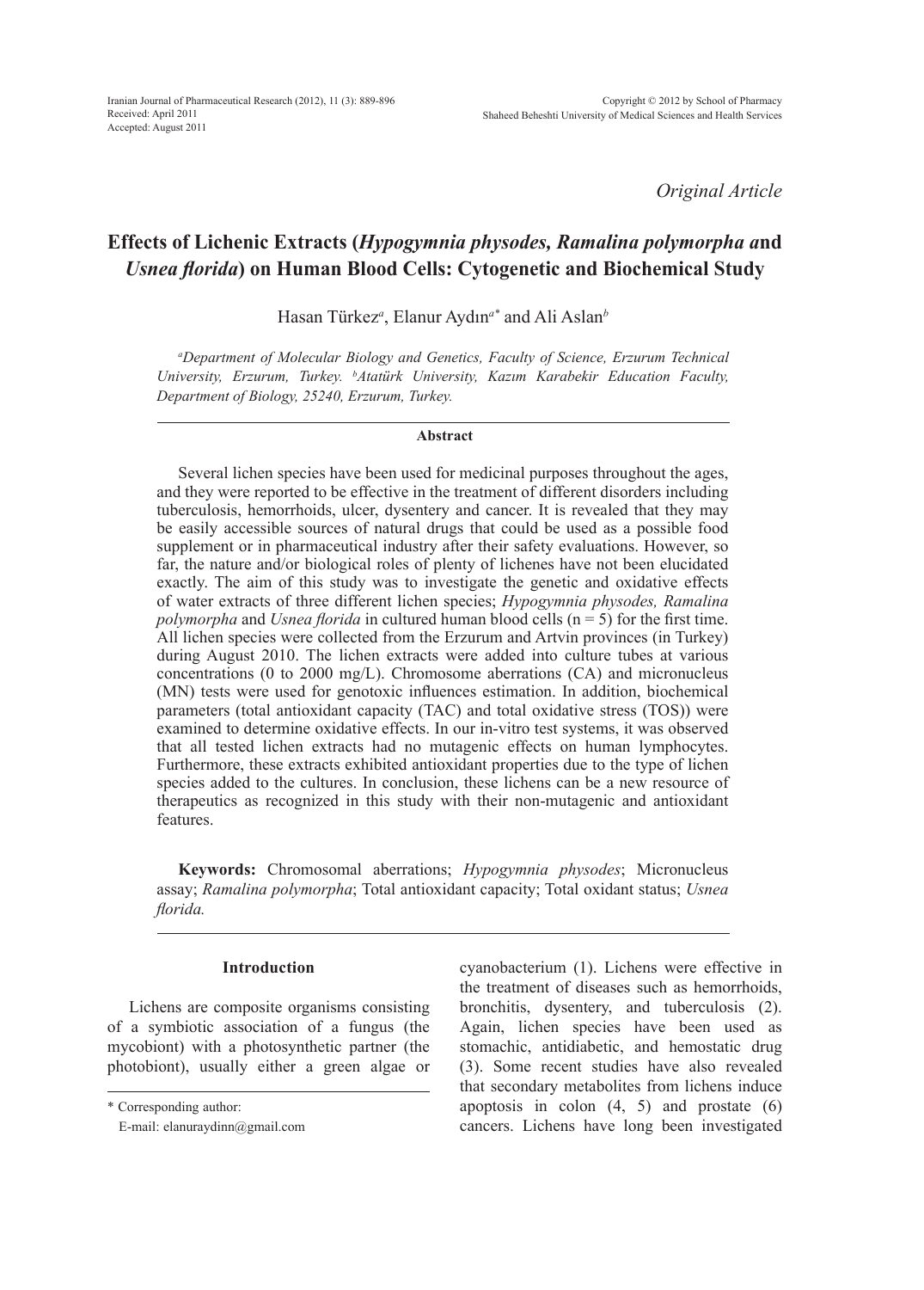for biological activities; mainly antimicrobial but also antitumor, antiviral, allergenic, plant growth inhibitory, antiherbivore, and enzyme inhibitory (7), more recently, antioxidant and anti-inflammatory activities (8-10).

Antioxidants could inhibit or delay the oxidation process by blocking the initiation or propagation of oxidizing chain reactions. A variety of synthetic antioxidants like butylated hydroxyanisole, butylated hydroxytoluene, and tert-butylhydroquinone are commonly used within the food industry although restrictions on the use of synthetic antioxidants are being imposed because of their toxicity (11-13). Much attention has recently been focused on the development of safe and effective antioxidants (14), because toxic free radicals play a role in the etiology of many disorders including neurodegenerative and cardovascular diseases  $(15, 16)$ , diabetes  $(18)$  and certain cancers  $(19)$ . Therefore, the development and utilization of more effective and less harmful antioxidants of natural origins are reported to be very desirable (13).

Lichen species are very common in Turkey. It is pointed that they may be easily accessible sources of natural drugs that could be used as a possible food supplement or in pharmaceutical industry (20). In this investigation, it was aimed to describe the cytogenetic and oxidative effects of three lichen species; *Hypogymnia physodes, Ramalina polymorpha* and *Usnea florida* on cultured human blood cells for utilization as a possible food supplement or within the pharmaceutical industry. And, safety screening of these lichen extracts could also serve to explore new natural therapeutics. With this aim, not only CA frequencies but also MN formations have been established as related to the dose of aqueous extracts of lichenes on human lymphocytes. In addition, important oxidative parameters, TAC and TOS were used to monitor their antioxidant or pro-oxidant activities *in-vitro*.

# **Experimental**

## *Plant materials*

Lichen species, *Hypogymnia physodes* (L.) Nyl.*, Ramalina polymorpha* (Lilj.) Ach. and *Usnea florida* (L.) Wigg. ex Web. em Clerc.

were collected from the Erzurum and Artvin provinces during August 2010. After drying at the room temperature a stereo microscope (since it produces a three-dimensional visualization of the sample being examined) and the usual spot tests were used in the identification of the samples with the reference books (20-23). The specimens are stored in the herbarium of Kazım Karabekir, Faculty of Education, Atatürk University, Erzurum.

#### *Extraction*

For water extraction out of lichenes, 20 g sample was mixed with 400 mL distillated and boiling water using magnetic stirrer for 15 min. Then the extracts were filtered over Whatmann No. 1 paper.

## *Experimental design*

Whole heparinized human blood from five healthy non-smoking female donors between the ages 27 and 28 with no history of exposure to any genotoxic agent was used in our experiments. Questionnaires were obtained for each blood donor to evaluate exposure history, and in addition, informed consent forms were signed by each donor. In all the volunteers involved in this study, hematological and biochemical parameters were analyzed and no pathology was detected. A various concentrations (0, 1, 5, 10, 25, 50, 100, 200, 250, 500, 1000 and 2000 mg/L) of aqueous extracts of lichenes were tested in blood cultures. CA and MN rates were assessed in peripheral lymphocytes. Experiments conformed to the guidelines of the World Medical Assembly (Declaration of Helsinki) (24). The cultures without extracts were studied as control-group. Mitomycin C (10-7 M) was used as the positive control in CA and MN assays. Likewise, ascorbic acid  $(10 \mu M)$  and hydrogen peroxide (25 µM) were also used as the positive controls in TAC and TOS analysis, respectively.

## *CA assay*

Human peripheral blood lymphocyte cultures were set up according to a slight modification of the protocol described by Evans and O'Riordan (25). A 0.5 mL aliquot of heparinized blood was cultured in 6 mL of culture medium (Chromosome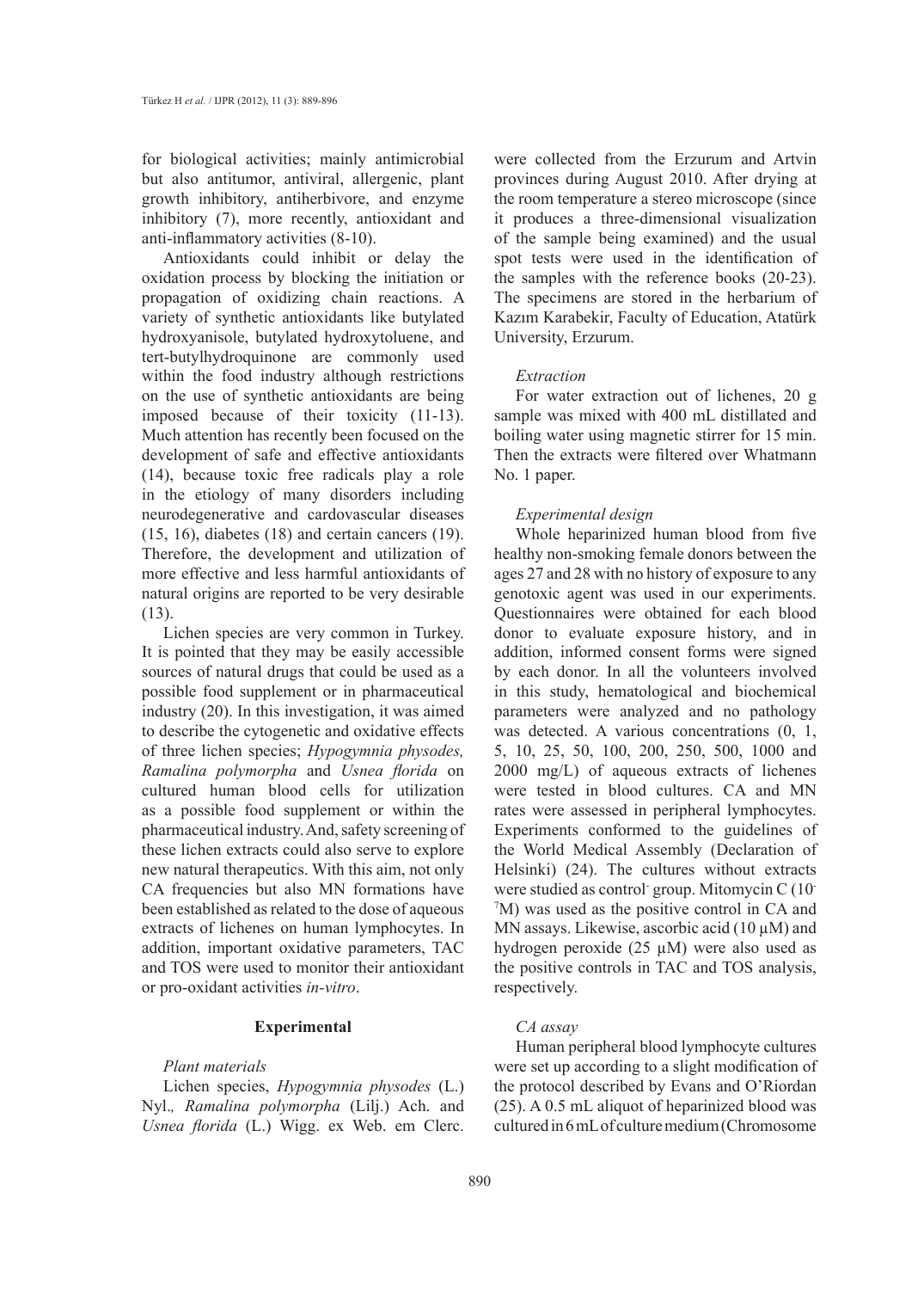

**Figure 1.** A sample binucleated cells (A) and micronucleus (arrow) formation (B) in lymphocyte cells.

Medium B; Biochrom®, Berlin) with 5 mg/ mL of phytohemagglutinin (Biochrom®). The cultures were incubated in complete darkness for 72 h at 37ºC. Two hours prior to harvesting, 0.1 mL of colchicine (0.2 mg/mL, Sigma®) was added to the culture flask. Hypotonic treatment and fixation were performed. To prepare slides, 3–5 drops of the fixed cell suspension were dropped on a clean slide and air-dried. The slides were stained in 3% Giemsa solution in phosphate buffer (pH 6.8) for 15 min. For each treatment, 30 well-spread metaphases were analyzed to detect the presence of chromosomal aberrations. Criteria to classify the different types of aberrations (chromatid or chromosome gap and chromatid or chromosome break) were in accordance with the recommendation of EHC (Environmental Health Criteria) 46 for environmental monitoring of human populations (26).

## *MN assay*

The micronucleus test was performed by adding cytochalasin B (Sigma®; final concentration of 6 μg/mL) after 44 h of culture. At the end of the 72-h incubation period, the lymphocytes were fixed with ice-cold methanol: acetic acid (1:1). The fixed cells were put directly on slides using a cytospin and stained with Giemsa. All slides were coded before scoring. The criteria for scoring micronuclei were as described by Fenech (27). A sample binucleated lymphocyte cells and micronucleus formation was shown in Figure 1A and B, respectively. At least 1000 binucleated lymphocytes were examined per concentration for the presence of one, two, or more micronuclei.

# *TAC and TOS analysis*

The automated total antioxidant capacity and total oxidant status assays were carried out in plasma samples obtained from blood cultures for 2 h by commercially available kits (Rel Assay Diagnostics®, Turkey) (27).

#### *Statistical analysis*

Statistical analysis was performed using SPSS software (version 13.0, SPSS, Chicago, IL, USA). The Duncan's was used to determine whether any treatment significantly differed from controls or each other. Statistical decisions were made with a significance level of 0.05.

# **Results and Discussion**

Tables 1, 2, and 3 show the genetic and biochemical data obtained with various concentrations of *Hypogymnia physodes, Ramalina polymorpha* and *Usnea florida*, on cultured blood cells, respectively. All the lichen extracts at tested concentrations did not induce significant ( $p < 0.05$ ) number of CAs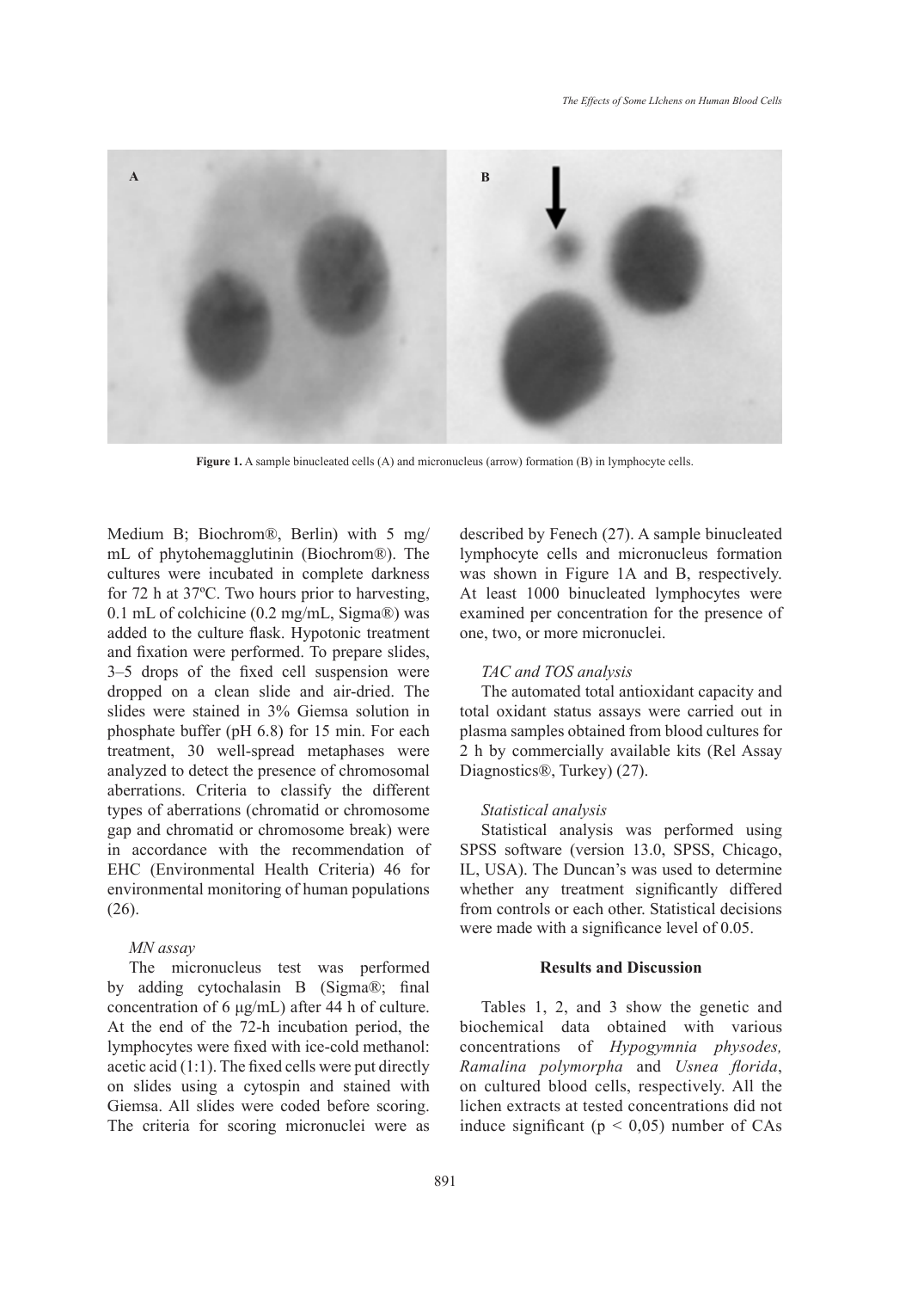| <b>Treatments</b>    | TAC (mmol Trolox Equiv./L)    | TOS (µmol H,O, Equiv./L)      | <b>MN/1000 cell</b>          | CA/cell                    |
|----------------------|-------------------------------|-------------------------------|------------------------------|----------------------------|
| Control <sup>-</sup> | $6.24 \pm 0.62^b$             | $11.58 \pm 2.64^{\circ}$      | $3.18 \pm 0.72$ <sup>a</sup> | $0.20 \pm 0.02^{\text{a}}$ |
| $Control+$           | $13.71 \pm 0.94$ <sup>d</sup> | $39.25 \pm 4.63^{\circ}$      | $8.26 \pm 1.18$ <sup>b</sup> | $0.72 \pm 0.09^{\rm b}$    |
| $1 \text{ mg/L}$     | $6.25 \pm 0.43^b$             | $11.27 \pm 2.76^{\circ}$      | $3.35 \pm 0.48^a$            | $0.20 \pm 0.03^{\text{a}}$ |
| $5 \text{ mg/L}$     | $6.27 \pm 0.42^b$             | $11.02 \pm 2.54$ <sup>a</sup> | $3.40 \pm 0.55^{\circ}$      | $0.21 \pm 0.02^{\text{a}}$ |
| $10 \text{ mg/L}$    | $6.25 \pm 0.39$ <sup>b</sup>  | $11.01 \pm 3.01^{\circ}$      | $3.37 \pm 0.62^a$            | $0.23 \pm 0.02^a$          |
| $25 \text{ mg/L}$    | $6.26 \pm 0.48$ <sup>b</sup>  | $11.60 \pm 2.74$ <sup>a</sup> | $3.39 \pm 0.64^{\circ}$      | $0.21 \pm 0.03^{\text{a}}$ |
| $50 \text{ mg/L}$    | $7.22 \pm 0.41$ °             | $11.63 \pm 3.02^{\circ}$      | $3.36 \pm 0.59^{\circ}$      | $0.22 \pm 0.01^{\circ}$    |
| $100 \text{ mg/L}$   | $6.27 \pm 0.38$ <sup>b</sup>  | $11.62 \pm 2.94^{\circ}$      | $3.34 \pm 0.63^{\circ}$      | $0.18 \pm 0.03^a$          |
| $200 \text{ mg/L}$   | $6.26 \pm 0.45^b$             | $11.64 \pm 2.85^{\circ}$      | $3.37 \pm 0.61^{\circ}$      | $0.21 \pm 0.02^a$          |
| $250 \text{ mg/L}$   | $6.28 \pm 0.44$ <sup>b</sup>  | $12.03 \pm 3.10^b$            | $3.32 \pm 0.58$ <sup>a</sup> | $0.18 \pm 0.03^{\text{a}}$ |
| $500 \text{ mg/L}$   | $6.27 \pm 0.47$ <sup>b</sup>  | $12.27 \pm 3.04^b$            | $3.36 \pm 0.51$ <sup>a</sup> | $0.22 \pm 0.04^a$          |
| $1000 \text{ mg/L}$  | $5.59 \pm 0.43^{\circ}$       | $13.35 \pm 3.12^b$            |                              |                            |
| $2000 \text{ mg/L}$  | $5.12 \pm 0.46^a$             | $14.02 \pm 3.40^b$            |                              |                            |

**Table 1.** The genetic and biochemical effects of aqueous extracts of *Hypogymnia physodes in-vitro.*

Values are presented as mean $\pm$ S.D.; n = 5, means shown by the same letter are not significantly different from each other at a level of 5%, using Duncan's test. For example, the mean shown by the letter b is different from a, c and d means, but not different from b mean. In other words, the means having the different letters are different from each other.

and MNs. However, the Mitomycin C applied culture (positive control) showed about three fold increases of both parameters as compared to control- group.

In the present study, it was established that the extracts of *H. physodes, R. polymorpha* and *U. florida* lichen species were non-genotoxic. The results obtained through the preseht stugy did not indicate any significant increases in the ratios of the CAs and MNs in lymphocytes exposed to lichen extracts as compared to control values. In fact, CA test is regarded as a very important and useful indicator of exposure to biological and chemical agents (29). MN assay provides a measure of both chromosome breakage and chromosome loss or non-disjunction in clastogenic and aneugenic events, respectively (30). And damaged DNA can lead to aneuploidy and/or chromosomal instability, which is believed to be major contributor to tumor progression (31). Our findings are in accordance with the previous reports. Koparal *et al.* (32) investigated cytotoxic and genotoxic activities of the lichen *Ramalina farinacea* and the lichen *Cladonia foliacea* and suggested that usnic acid (a main component of lichens) was non-genotoxic

shown by the absence of MN induction in human lymphocytes. Again, Zeytinoglu *et al.* (33) investigated the genotoxic/antigenotoxic activities of the extract from lichen *Cetraria aculeata* in TA98 and TA100 strains of Salmonella typhimurium in the presence or absence of metabolic activity and in human lymphocytes. They have reported that the lichen extract was not mutagenic in all systems. Again, the genotoxic effects of the water extracts of *Pseudevernia furfuracea, Dermotocarpon intestiniforme, Ramalina capitata, Parmelia pulla* and *Rhizoplaca melanophthalma* lichens were ascertained by sister-chromatid exchange (SCE) and MN tests in human whole blood cultures. According to results of this study, it was established that these lichen extracts had also no genotoxic effect (34). The separated components of Chinese lichen extract such as AMH-C, AMH-D and AMH-E were determined as non genotoxic in Ames test (35). Turkez *et al.* (10) studied the effects of methanol, acetone, n-hexane and ether extracts obtained from the lichen, *Pseudovernia furfuracea*, on genotoxicity in cultured human blood cells by SCE and and MN tests. The researchers observed that *P.*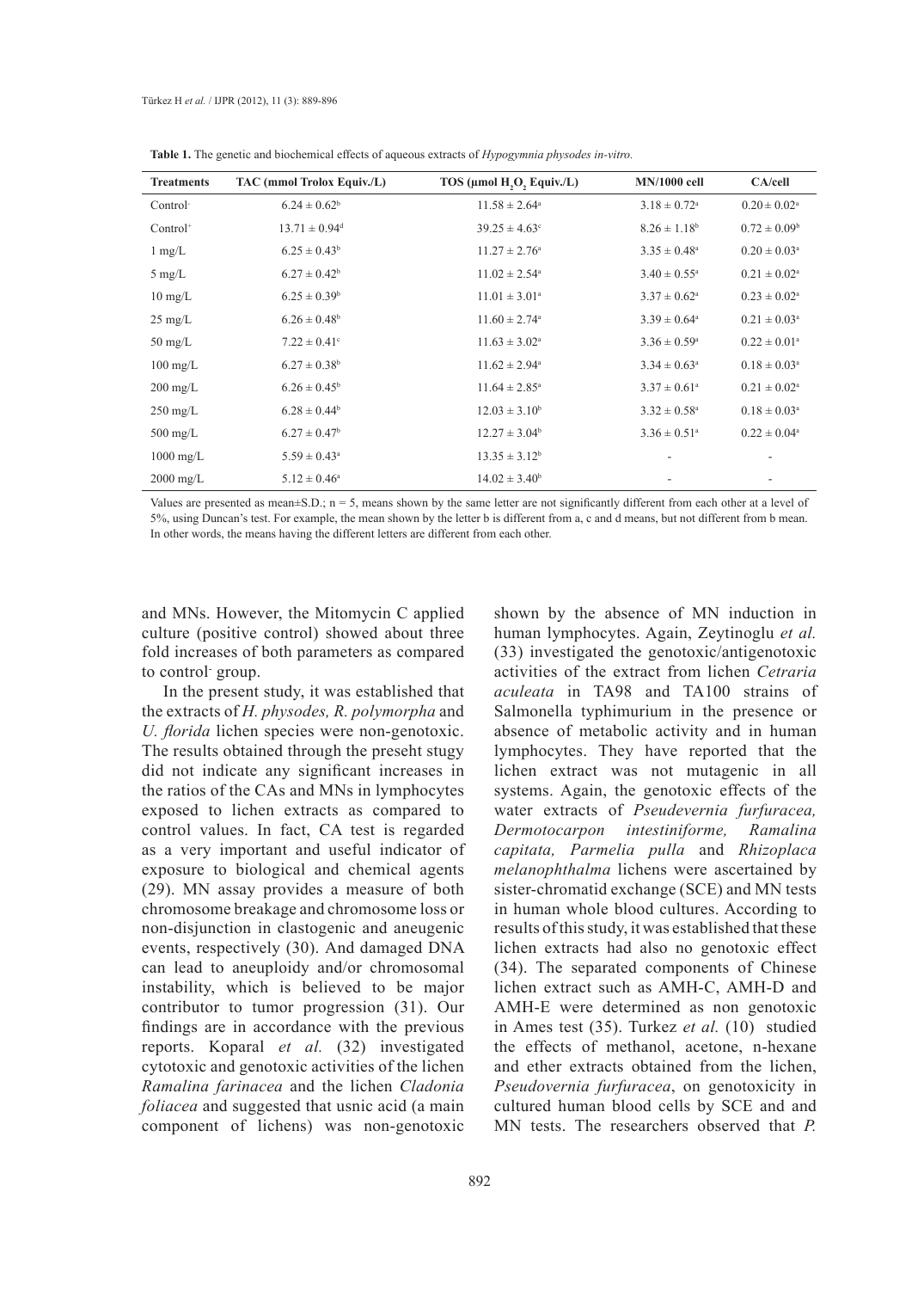| <b>Treatments</b>   | TAC (mmol Trolox Equiv./L)    | TOS (µmol H,O, Equiv./L)      | <b>MN/1000 cell</b>          | CA/cell                    |
|---------------------|-------------------------------|-------------------------------|------------------------------|----------------------------|
| Control             | $6.24 \pm 0.62^b$             | $11.58 \pm 2.64^{\circ}$      | $3.18 \pm 0.72$ <sup>a</sup> | $0.20 \pm 0.02^{\text{a}}$ |
| $Control+$          | $13.71 \pm 0.94$ <sup>d</sup> | $39.25 \pm 4.63$ °            | $8.26 \pm 1.18$ <sup>b</sup> | $0.72 \pm 0.09^b$          |
| $1 \text{ mg/L}$    | $6.22 \pm 0.56^b$             | $11.54 \pm 2.83^{\circ}$      | $3.22 \pm 0.45^{\circ}$      | $0.21 \pm 0.02^{\text{a}}$ |
| $5 \text{ mg/L}$    | $6.29 \pm 0.61^b$             | $11.63 \pm 3.05^{\circ}$      | $3.25 \pm 0.49^{\circ}$      | $0.24 \pm 0.03^{\circ}$    |
| $10 \text{ mg/L}$   | $6.31 \pm 0.49$ <sup>b</sup>  | $11.49 \pm 2.75$ <sup>a</sup> | $3.27 \pm 0.43^{\circ}$      | $0.22 \pm 0.02^{\text{a}}$ |
| $25 \text{ mg/L}$   | $6.69 \pm 0.54^b$             | $11.13 \pm 3.18^a$            | $3.35 \pm 0.41$ <sup>a</sup> | $0.20 \pm 0.02^{\text{a}}$ |
| $50 \text{ mg/L}$   | $9.29 \pm 0.79$ °             | $11.56 \pm 2.86^a$            | $3.29 \pm 0.48$ <sup>a</sup> | $0.21 \pm 0.03^{\text{a}}$ |
| $100 \text{ mg/L}$  | $6.58 \pm 0.62^b$             | $11.49 \pm 2.74$ <sup>a</sup> | $3.32 \pm 0.46^{\circ}$      | $0.23 \pm 0.02^{\text{a}}$ |
| $200 \text{ mg/L}$  | $6.63 \pm 0.67$ <sup>b</sup>  | $11.47 \pm 3.07^{\circ}$      | $3.37 \pm 0.51$ <sup>a</sup> | $0.21 \pm 0.02^{\text{a}}$ |
| $250 \text{ mg/L}$  | $6.71 \pm 0.48$ <sup>b</sup>  | $11.72 \pm 2.93^{\circ}$      | $3.29 \pm 0.58$ <sup>a</sup> | $0.20 \pm 0.03^{\text{a}}$ |
| $500 \text{ mg/L}$  | $6.30 \pm 0.51^{\rm b}$       | $11.74 \pm 3.16^{\circ}$      | $3.36 \pm 0.54$ <sup>a</sup> | $0.22 \pm 0.02^{\text{a}}$ |
| $1000 \text{ mg/L}$ | $6.09 \pm 0.45^{\rm b}$       | $11.81 \pm 2.88^a$            | $3.24 \pm 0.61$ <sup>a</sup> | $0.21 \pm 0.02^{\text{a}}$ |
| $2000 \text{ mg/L}$ | $5.71 \pm 0.47^{\circ}$       | $11.86 \pm 3.03^{\circ}$      | $\overline{\phantom{a}}$     |                            |

**Table 2.** The genetic and biochemical effects of aqueous extracts of *Ramalina polymorpha in-vitro.*

Values are presented as mean±S.D.; n=5, means shown by the same letter are not significantly different from each other at a level of 5%, using Duncan's test. For example, the mean shown by the letter b is different from a, c and d means, but not different from b mean. In other words, the means having the different letters are different from each other.

*furfuracea* extracts exhibited non-mutagenic properties in both test systems.

Different concentrations of *H. physodes* and *R. polymorpha* (50 mg/L) and *U. florida* (100 mg/L) caused significant increases of TAC level when compared to control value. In contrast, *H. physodes* (at concentrations of 1000 and 2000 mg/L), *R. polymorpha* (at concentration of 2000 mg/L) and *U. florida* (at concentrations of  $1000$  and  $2000$  mg/L) caused significant decreases of TAC level. As shown from the results presented in Tables 1, 2 and 3, the TOS levels increased at higher concentrations of *H. physodes* (250, 500, 1000 and 2000 mg/L) and *U. florida* (2000 mg/L). However, *R. Polymorpha* did not cause any significant increases of TOS levels. Besides, the cultures found to be sterile at concentartions of 1000, 2000 and 1000 mg/L for *H. Physodes, R. polymorpha* and *U. florida*, respectively.

The results of the present study reveal that treatment with aqueous extracts of *H. physodes, R. polymorpha* and *U. florida* lichen species provide antioxidant effects at different degree. Similarly to our findings, various reports, especially published in last ten years, indicated the antioxidant properties of several

lichen species. According to the previous studies, the extracts of *Cladonia clathrata* (8), *Pseudovernia furfuracea* (10), *Xanthoparmelia spp*. (36), *Lethariella sernanderi, L. cashmeriana*, and *L. sinensis* (37), *Lobaria pulmonaria* (38), *Usnea ghattensis* (39), *Usnea longissima* (40), Graphidaceae (41), *Lethariella canariensis* (42), *Cetraria islandica* (19), *Parmelia caperata* and *P. soredians* (43), *Dermatocarpon miniatum* (44), *Parmotrema stuppeum* (45) were found to have antioxidant properties.

The results of the present study also indicated that the aqueous extracts of *H. physodes* and *U. florida* lichen species caused sterility of human blood cultures for 72 h at concentration of 2000 mg/L. Similarly, *R. polymorpha* caused sterility at concentration of 1000 mg/L. On the other hand, *H. physodes*  (at concentrations of 250, 500, 1000 and 2000 mg/L) and *U. florida* (at concentration of 2000 mg/L) caused significant increases of TOS levels at increasing doses. However, *R. Polymorpha* did not cause significant increases of TOS levels. Hence, the cytotoxic effects of this lichen species could be, at least in part, attributed to oxidative stress-induced by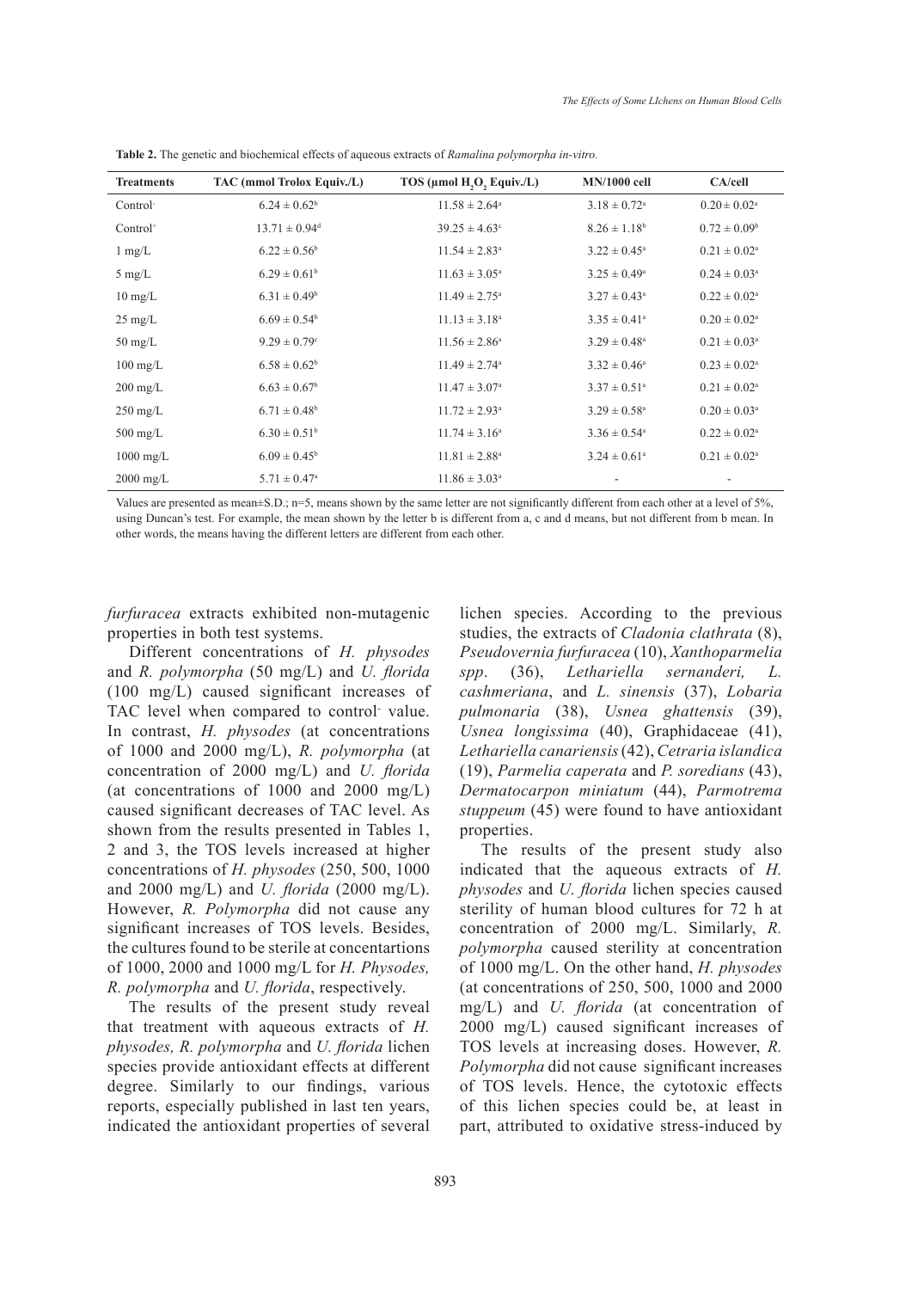| <b>Treatments</b>    | TAC (mmol Trolox Equiv./L)    | TOS (µmol H,O, Equiv./L)      | <b>MN/1000 cell</b>          | CA/cell                    |
|----------------------|-------------------------------|-------------------------------|------------------------------|----------------------------|
| Control <sup>-</sup> | $6.24 \pm 0.62^b$             | $11.58 \pm 2.64^{\circ}$      | $3.18 \pm 0.72$ <sup>a</sup> | $0.20 \pm 0.02^{\text{a}}$ |
| Control <sup>+</sup> | $13.71 \pm 0.94$ <sup>d</sup> | $39.25 \pm 4.63$ <sup>c</sup> | $8.26 \pm 1.18$ <sup>b</sup> | $0.72 \pm 0.09^b$          |
| $1 \text{ mg/L}$     | $6.27 \pm 0.53^b$             | $11.97 \pm 2.14^a$            | $3.43 \pm 0.63^{\circ}$      | $0.22 \pm 0.03^a$          |
| $5 \text{ mg/L}$     | $6.30 \pm 0.62^b$             | $11.73 \pm 3.13^{\circ}$      | $3.27 \pm 0.34^{\circ}$      | $0.20 \pm 0.04^{\text{a}}$ |
| $10 \text{ mg/L}$    | $6.25 \pm 0.57$ <sup>b</sup>  | $11.58 \pm 2.42^{\circ}$      | $3.18 \pm 0.22^a$            | $0.20 \pm 0.02^a$          |
| $25 \text{ mg/L}$    | $6.38 \pm 0.61^b$             | $11.33 \pm 3.07^{\circ}$      | $2.87 \pm 0.39^{\rm a}$      | $0.20 \pm 0.02^a$          |
| $50 \text{ mg/L}$    | $6.69 \pm 0.67^b$             | $11.56 \pm 2.88^a$            | $3.32 \pm 0.55^{\circ}$      | $0.18 \pm 0.03^a$          |
| $100 \text{ mg/L}$   | $7.33 \pm 0.49$ <sup>c</sup>  | $11.14 \pm 2.43^{\circ}$      | $3.23 \pm 0.35^{\circ}$      | $0.15 \pm 0.03^{\text{a}}$ |
| $200 \text{ mg/L}$   | $6.51 \pm 0.55^{\rm b}$       | $11.63 \pm 3.17^{\circ}$      | $3.25 \pm 0.38^a$            | $0.22 \pm 0.03^a$          |
| $250 \text{ mg/L}$   | $6.35 \pm 0.57^{\rm b}$       | $11.72 \pm 2.43^{\circ}$      | $3.39 \pm 0.57$ <sup>a</sup> | $0.24 \pm 0.02^{\text{a}}$ |
| $500 \text{ mg/L}$   | $6.18 \pm 0.59$ <sup>b</sup>  | $11.82 \pm 2.77$ <sup>a</sup> | $3.41 \pm 0.69^{\circ}$      | $0.24 \pm 0.02^{\text{a}}$ |
| $1000 \text{ mg/L}$  | $5.43 \pm 0.43^a$             | $11.88 \pm 3.14^a$            |                              |                            |
| $2000 \text{ mg/L}$  | $5.22 \pm 0.51$ <sup>a</sup>  | $12.76 \pm 3.27^b$            |                              | ۰                          |

**Table 3.** The genetic and biochemical effects of aqueous extracts of *Usnea florida in-vitro.*

Values are presented as mean $\pm$ S.D.; n=5, means shown by the same letter are not significantly different from each other at a level of 5%, using Duncan's test. For example, the mean shown by the letter b is different from a, c and d means, but not different from b mean. In other words, the means having the different letters are different from each other.

high lichenic contents. The multidisciplinary toxicity studies can be of help here as well. But cytotoxic actions of these lichens at higher concentrations were also could be due to initation of cell death, inhibition of functional enzymes, antimitochondrial actions, binding to plasma membrane and changes in osmotic potential. Therefore, further investigations are neccessary to find out the definite mechanisms in lichen toxicity.

In conclusion, our results clearly indicated that the water extracts of *H. physodes, R. polymorpha*  and *U. florida* lichen species collected from Erzurum and Artvin provinces had no mutagenic effects on human lymphocytes. Furthermore, these extracts exhibited antioxidant properties due to the applied dose and the type of lichen species added to the cultures. On the other hand, the extracts caused sterility of cultures due to oxidative stress at higher concentrations above than 1000 mg/L. Generally speaking, our results have indicated that several North East Anatolian lichens have the potential of being utilized as novel bioresources for naturally occurring antioxidant therapies.

#### **Acknowledgment**

The authors are grateful to all volunteers of the blood samples.

## **References**

- Nash I and Thomas H. *Lichen Biology*. Cambridge (1) University Press, UK (1996) 304.
- Dulger B, Gucin F and Aslan A. Antimicrobial effect (2) of lichen *Cetraria islandica* (L) Ach. *Turk. J. Biol.* (1998) 22: 111-18.
- Baytop T. *Therapy with Medicinal Plants in Turkey*  (3) *(Past and Present).* Istanbul University Press, Istanbul (1999) 1-233.
- Bezivin C, Tomasi M, Lohezic-Le Devehat F and (4) Boustie J. Cytotoxic activity of some lichen extracts on murine and human cancer cell lines. *Phytomed.* (2003)  $10.499 - 503$
- (5) Ren MR, Hur JS, Kim JY, Park KW, Park SC and Seong CN. Anti-proliferative effects of *Lethariella zahlbruckneri* extracts in human HT-29 human colon cancer cells. *Food Chem. Toxicol.* (2009) 47: 2157-62.
- Russo A, Piovano M, Lombardo L, Vanella L, Cardile (6) V and Garbarino J. Pannarin inhibits cell growth and induces cell death in human prostate carcinoma DU-145 cells. *Anticancer Drugs* (2006) 17: 1163-69.
- (7) Huneck S. The significance of lichens and their metabolites. *Naturwissenschaften* (1999) 86: 559-70.
- (8) Silva JA, Bomfim RR, Estevam Cdos S, Antoniolli AR, Araújo AA and Thomazzi SM. Pharmacological properties of lichen *Cladonia clathrata*. *Pharm. Biol.* (2010) 48: 745-52.
- (9) Javadzadeh A, Vatanpour H, Delavarian Z, Momajed A, Esmaeily H, Vatanpour M and Shirazian SH. Efficacy of Clobetasol, Ketoconazole and Amitryptiline Mouthwash on Oral Lichen Planus. *Iranian J. Pharm. Res*. (2008) 7: 171-178.
- (10) Türkez H, Geyikoglu F, Aslan A, Karagöz Y, Türkez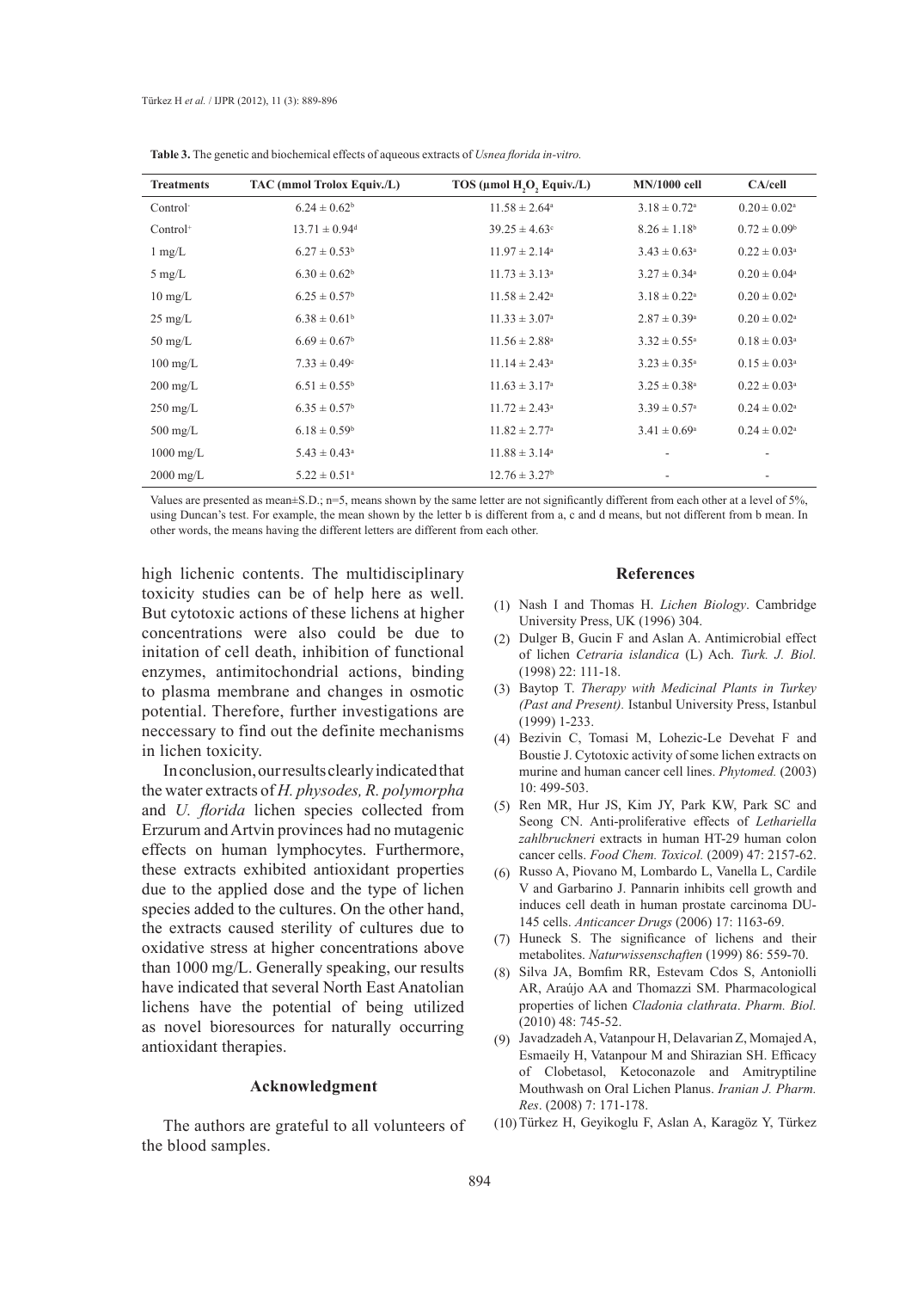O and Anar M. Antimutagenic effects of lichen *Pseudovernia furfuracea* (L.) Zoph. extracts against the mutagenicity of aflatoxin B1 *in-vitro*. *Toxicol. Ind. Health*. (2010) 26: 625-31.

- $(11)$  Grice HC. Safety evaluation of butylated hydroxytoluene (BHT) in the liver, lung and gastrointestinal tract. *Food Chem. Toxicol.* (1986) 24: 1127-30.
- Wichi HP. Enhanced tumor development by butylated (12) hydroxyanisole (BHA) from the prospective of effect on forestomach and oesophageal squamous epithelium. *Food Chem. Toxicol.* (1988) 26: 717-23.
- Luo H, Yoshikazu Y, Liu Y, Jung JS, Kahng HY, Koh (13) YJ and Hur JS. The *in-vitro* antioxidant properties of Chinese highland lichens. *J. Microbiol. Biotechnol.* (2010) 20: 1524-28.
- (14) Choi JS, Chung HY, Jung HA, Park HJ and Yokozawa T. Comparative evaluation of antioxidant potential of alaternin (2-hydroxyemodin) and emodin. *J. Agric. Food Chem.* (2000) 48: 6347-51.
- $(15)$  Dumont M and Beal MF. Neuroprotective strategies involving ROS in Alzheimer disease. *Free Radic. Biol. Med.* (2010) 51: 1014-26.
- (16) Lorgis L, Zeller M, Dentan G, Sicard P, Richard C, Buffet P, L›Huillier I, Beer JC, Cottin Y, Rochette L and Vergely C. The free oxygen radicals test (FORT) to assess circulating oxidative stress in patients with acute myocardial infarction. *Atherosclerosis* (2010) 213: 616-21.
- $(17)$  Giacco F and Brownlee M. Oxidative stress and diabetic complications. *Circ. Res.* (2010) 107: 1058- 70.
- (18) Ziech D, Franco R, Georgakilas AG, Georgakila S, Malamou-Mitsi V, Schoneveld O, Pappa A and Panayiotidis MI. The role of reactive oxygen species and oxidative stress in environmental carcinogenesis and biomarker development. *Chem. Biol. Interact*. (2010) 188: 334-39.
- Gülçin İ, Oktay M, Küfrevioğlu Öİ and Aslan A. (19) Determination of antioxidant activity of lichen *Cetraria islandica* (L) Ach. *J. Ethnopharmacol*. (2002) 79: 325-29.
- $(20)$  Aslan A and Yazici K. Contribution to the lichen flora of Giresun province of Turkey. *Acta. Bot. Hung.* (2006) 48: 231-45.
- Poelt J. *Bestimmungsschlüssel Europäischer Flechten*. (21) Cramer, Lehre (1974) 757.
- (22) Purvis OW, Coppins BJ, Hawksworth DL, James PW and Moore DM. *The Lichen Flora of Great Britain and Ireland.* Natural History Museum, London (1992) 710. Wirth V. *Die Flechten Baden Württenbergs.* Teil 1-2 Ulmer, Stuttgart (1995) 1006.
- WMA Medical Ethics Committee. Updating the WMA (23) Declaration of Helsinki. *Wld. Med. J*. (1999) 45: 11-13.
- (24) Evans HJ and O'Riordan ML. Human peripheral blood lymphocytes for the analysis of chromosome aberrations in mutagen tests. *Mutat. Res*. (1975) 31: 135-48.
- (25) International Program on Chemical Safety (IPCS).

*Environmental Health Criteria 46. Guidelines for the Study of Genetic Effects in Human Populations*. WHO, Geneva (1985) 45-54.

- $(26)$  Fenech M. The cytokinesis blocks micronucleus technique. A detailed description on the method and its application to genotoxicity studies in human population. *Mutat. Res.* (1993) 285: 35-44.
- (27) Erel O. A novel automated direct measurement method for total antioxidant capacity using a new generation, more stable ABTS radical cation. *Clin. Biochem.* (2004) 37: 277-85.
- Padovani L, Tronati L, Mauro F, Testa A, Appolloni (28) M, Azzidei P, Caporossi D, Tedeschi B and Vernole P. Cytogenetic effects in lymphocytes from children exposed to radiation fall-out after the chernobyl accident. *Mutat. Res*. (1997) 395: 249-54.
- (29) Karaman A, Kadı M and Kara F. Sister chromatid exchange and micronucleus studies in patients with Behc¸et's disease. *J. Cutan. Pathol.* (2009) 36: 831-37.
- (30) Erol A. Systemic DNA damage response and metabolic syndrome as a premalignant state. *Curr. Mol. Med.* (2010) 10: 321-34.
- (31) Koparal AT, Tüylü BA and Türk H. *In-vitro* cytotoxic activities of (+)-usnic acid and (-)-usnic acid on V79, A549, and human lymphocyte cells and their nongenotoxicity on human lymphocytes. *Nat.* Prod. *Res*. (2006) 20: 1300-07.
- $(32)$  Zeytinoglu H, Incesu Z, Tuylu BA, Turk AO and Barutca B. Determination of genotoxic, antigenotoxic and cytotoxic potential of the extract from lichen *Cetraria aculeata* (Schreb.) Fr*. In-vitro*. *Phytother. Res.* (2008) 22: 118-23.
- (33) Geyikoglu F, Turkez H and Aslan A. The protective roles of some lichen species on colloidal bismuth subcitrate genotoxicity. *Toxicol. Ind. Health* (2007) 23: 487-92.
- $(34)$  He X, Hu Y, Winter J and Young GP. Antimutagenic lichen extract has double-edged effect on azoxymethane-induced colorectal oncogenesis in C57BL/6J mice. *Toxicol. Mech. Meth.* (2010) 20: 31- 35.
- (35) de Paz GA, Raggio J, Gómez-Serranillos MP, Palomino OM, González-Burgos E, Carretero ME and Crespo A. HPLC isolation of antioxidant constituents from *Xanthoparmelia* spp. *J. Pharmaceut. Med.* (2010) 53: 165-71.
- (36) Kinoshita K, Togawa T, Hiraishi A, Nakajima Y, Koyama K, Narui T, Wang LS and Takahashi K. Antioxidant activity of red pigments from the lichens *Lethariella sernanderi, L. cashmeriana,* and *L. sinensis*. *J. Nat. Med.* (2010) 64: 85-88.
- (37) Karakus B, Odabasoglu F, Cakir A, Halici Z, Bayir Y, Halici M, Aslan A and Suleyman H. The effects of methanol extract of *Lobaria pulmonaria*, a lichen species, on indometacin-induced gastric mucosal damage, oxidative stress and neutrophil infiltration*. Phytother. Res.* (2009) 23: 635-39.
- (38) Verma N, Behera BC and Makhija U. Antioxidant and hepatoprotective activity of a lichen *Usnea ghattensis*